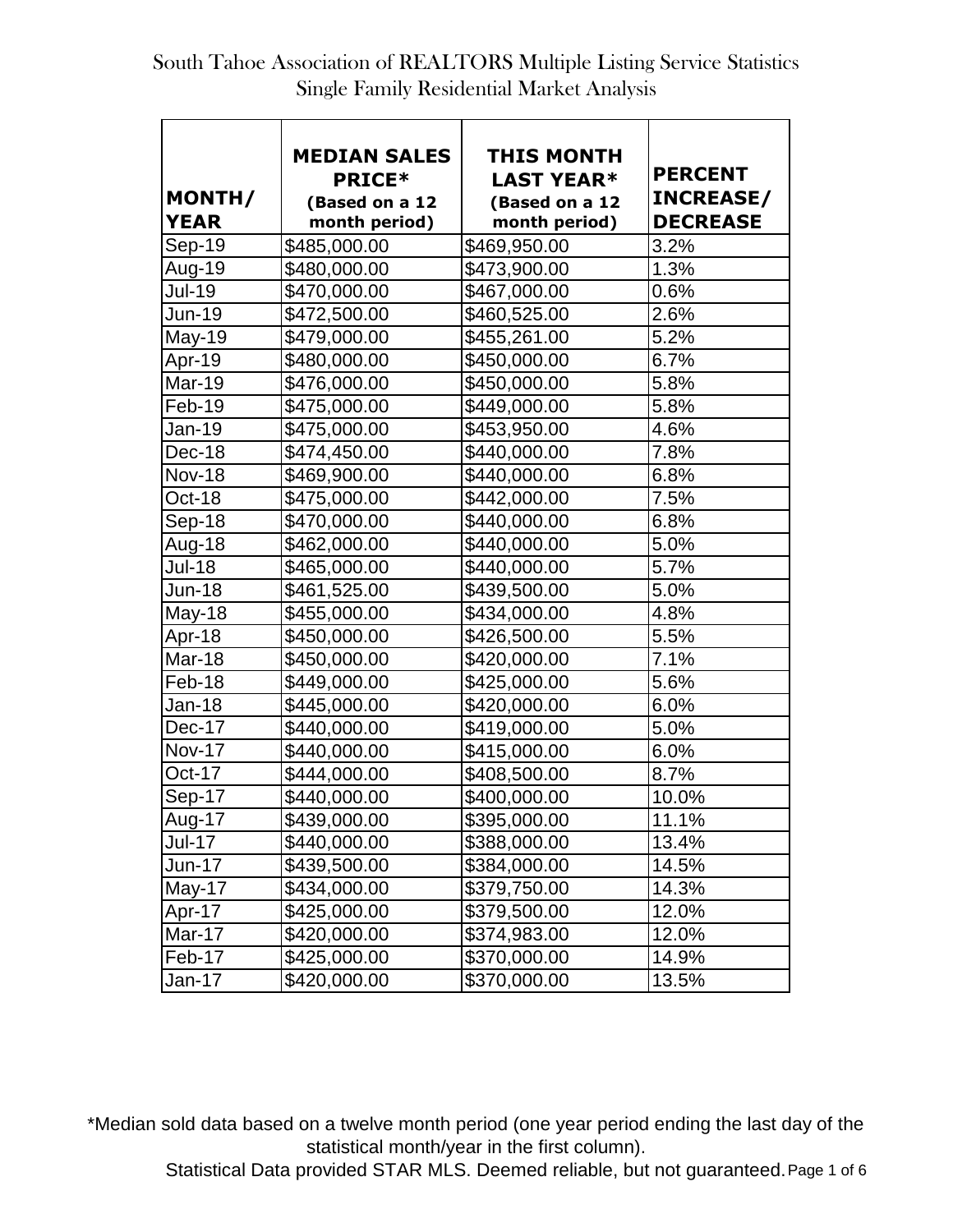| MONTH/<br><b>YEAR</b> | <b>MEDIAN SALES</b><br><b>PRICE*</b><br>(Based on a 12<br>month period) | THIS MONTH<br><b>LAST YEAR*</b><br>(Based on a 12<br>month period) | <b>PERCENT</b><br><b>INCREASE/</b><br><b>DECREASE</b> |
|-----------------------|-------------------------------------------------------------------------|--------------------------------------------------------------------|-------------------------------------------------------|
| Dec-16                | \$420,000.00                                                            | \$369,000.00                                                       | 13.8%                                                 |
| <b>Nov-16</b>         | \$415,000.00                                                            | \$360,000.00                                                       | 15.3%                                                 |
| Oct-16                | \$408,000.00                                                            | \$360,000.00                                                       | 13.3%                                                 |
| Sep-16                | \$400,000.00                                                            | \$359,500.00                                                       | 11.3%                                                 |
| Aug-16                | \$395,000.00                                                            | \$360,000.00                                                       | 9.7%                                                  |
| Jul-16                | \$389,000.00                                                            | \$360,000.00                                                       | 8.1%                                                  |
| Jun-16                | \$384,000.00                                                            | \$369,000.00                                                       | 4.1%                                                  |
| $May-16$              | \$379,500.00                                                            | \$362,000.00                                                       | 4.8%                                                  |
| Apr-16                | \$379,500.00                                                            | \$355,000.00                                                       | 6.9%                                                  |
| Mar-16                | \$374,965.00                                                            | \$350,000.00                                                       | 7.1%                                                  |
| Feb-16                | \$370,000.00                                                            | \$350,000.00                                                       | 5.7%                                                  |
| Jan-16                | \$370,000.00                                                            | \$350,000.00                                                       | 5.7%                                                  |
| Dec-15                | \$369,000.00                                                            | \$349,450.00                                                       | 5.6%                                                  |
| <b>Nov-15</b>         | \$360,122.00                                                            | \$350,000.00                                                       | 2.9%                                                  |
| Oct-15                | \$360,000.00                                                            | \$349,000.00                                                       | 3.2%                                                  |
| <b>Sep-15</b>         | \$360,000.00                                                            | \$349,500.00                                                       | 3.0%                                                  |
| Aug-15                | \$360,000.00                                                            | \$341,500.00                                                       | 5.4%                                                  |
| <b>Jul-15</b>         | \$360,000.00                                                            | \$345,000.00                                                       | 4.3%                                                  |
| Jun-15                | \$369,000.00                                                            | \$334,950.00                                                       | 10.2%                                                 |
| $May-15$              | \$364,000.00                                                            | \$335,000.00                                                       | 8.7%                                                  |
| Apr-15                | \$355,000.00                                                            | \$330,750.00                                                       | 7.3%                                                  |
| Mar-15                | \$350,000.00                                                            | \$334,500.00                                                       | 4.6%                                                  |
| Feb-15                | \$350,000.00                                                            | \$334,000.00                                                       | 4.8%                                                  |
| Jan-15                | \$350,000.00                                                            | \$331,500.00                                                       | 5.6%                                                  |
| Dec-14                | \$349,000.00                                                            | \$329,950.00                                                       | 5.8%                                                  |
| <b>Nov-14</b>         | \$350,000.00                                                            | \$325,000.00                                                       | 7.7%                                                  |
| Oct-14                | \$349,000.00                                                            | \$320,000.00                                                       | 9.1%                                                  |
| Sep-14                | \$349,000.00                                                            | \$312,000.00                                                       | 11.9%                                                 |
| Aug-14                | \$342,000.00                                                            | \$309,000.00                                                       | 10.7%                                                 |
| <b>Jul-14</b>         | \$345,000.00                                                            | \$292,000.00                                                       | 18.2%                                                 |
| Jun-14                | \$335,000.00                                                            | \$284,000.00                                                       | 18.0%                                                 |
| May-14                | \$335,000.00                                                            | \$270,000.00                                                       | 24.1%                                                 |
| Apr-14                | \$331,500.00                                                            | \$267,500.00                                                       | 23.9%                                                 |
| Mar-14                | \$334,000.00                                                            | \$260,000.00                                                       | 28.5%                                                 |
| Feb-14                | \$334,000.00                                                            | \$254,500.00                                                       | 31.2%                                                 |
| Jan-14                | \$331,500.00                                                            | \$249,000.00                                                       | 33.1%                                                 |

\*Median sold data based on a twelve month period (one year period ending the last day of the statistical month/year in the first column).

Statistical Data provided STAR MLS. Deemed reliable, but not guaranteed.Page 2 of 6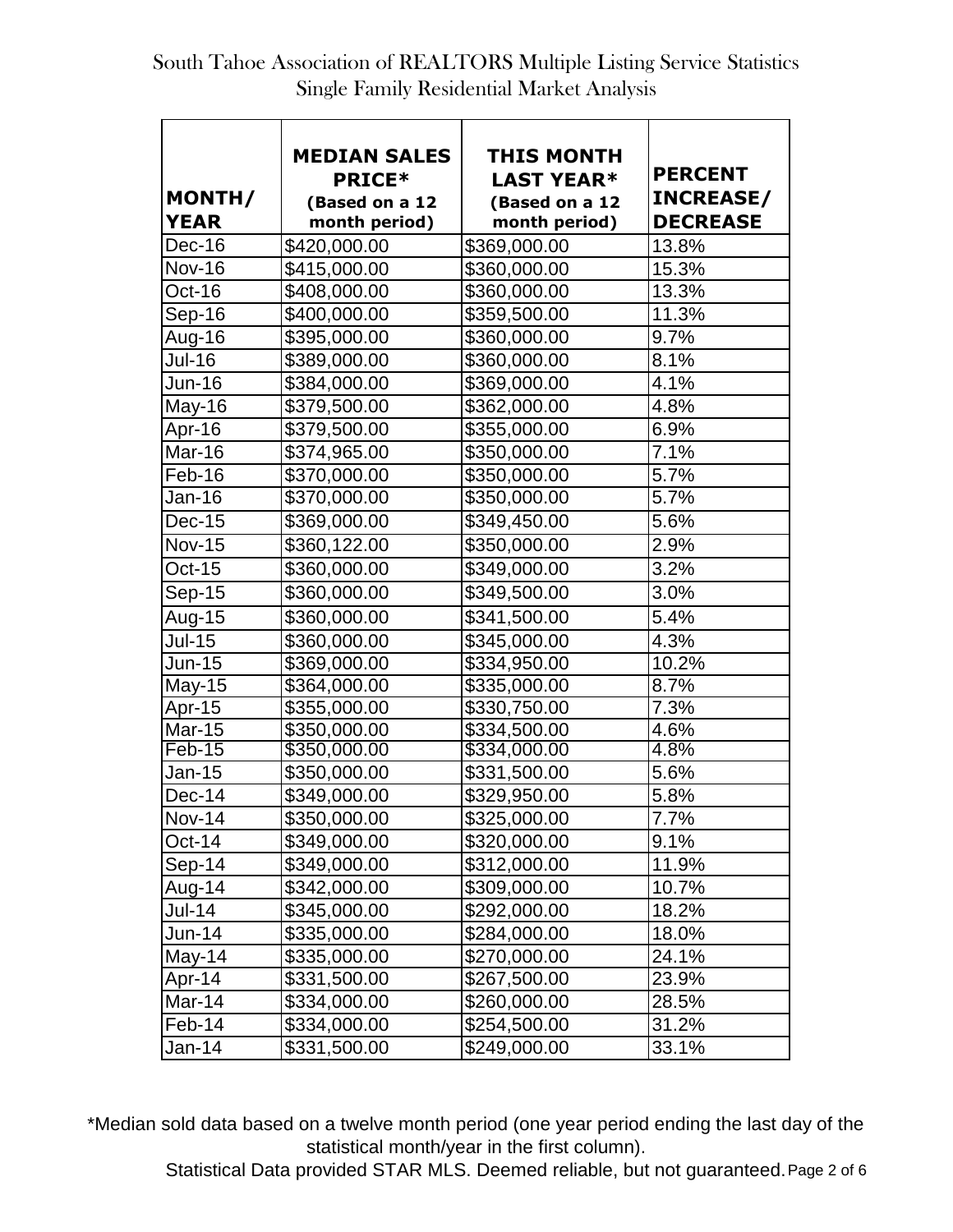| MONTH/<br><b>YEAR</b> | <b>MEDIAN SALES</b><br><b>PRICE*</b><br>(Based on a 12<br>month period) | THIS MONTH<br><b>LAST YEAR*</b><br>(Based on a 12<br>month period) | <b>PERCENT</b><br><b>INCREASE/</b><br><b>DECREASE</b> |
|-----------------------|-------------------------------------------------------------------------|--------------------------------------------------------------------|-------------------------------------------------------|
| Dec-13                | \$329,950.00                                                            | \$245,000.00                                                       | 34.7%                                                 |
| <b>Nov-13</b>         | \$325,000.00                                                            | \$245,000.00                                                       | 32.7%                                                 |
| Oct-13                | \$320,000.00                                                            | \$239,450.00                                                       | 33.6%                                                 |
| $Sep-13$              | \$312,000.00                                                            | \$237,500.00                                                       | 31.4%                                                 |
| Aug-13                | \$309,000.00                                                            | \$234,000.00                                                       | 32.1%                                                 |
| <b>Jul-13</b>         | \$292,000.00                                                            | \$236,500.00                                                       | 23.5%                                                 |
| Jun-13                | \$284,000.00                                                            | \$235,000.00                                                       | 20.9%                                                 |
| $May-13$              | \$270,000.00                                                            | \$238,668.00                                                       | 13.1%                                                 |
| Apr-13                | \$267,500.00                                                            | \$237,500.00                                                       | 12.6%                                                 |
| <b>Mar-13</b>         | \$260,000.00                                                            | \$242,450.00                                                       | 7.2%                                                  |
| Feb-13                | \$254,500.00                                                            | \$246,500.00                                                       | 3.2%                                                  |
| Jan-13                | \$249,000.00                                                            | \$250,000.00                                                       | $-0.4%$                                               |
| Dec-12                | \$245,000.00                                                            | \$265,000.00                                                       | $-7.5%$                                               |
| <b>Nov-12</b>         | \$245,000.00                                                            | \$275,000.00                                                       | $-10.9%$                                              |
| Oct-12                | \$239,450.00                                                            | \$285,000.00                                                       | $-16.0%$                                              |
| Sep-12                | \$237,500.00                                                            | \$288,000.00                                                       | $-17.5%$                                              |
| Aug-12                | \$234,000.00                                                            | \$295,000.00                                                       | $-20.7%$                                              |
| <b>Jul-12</b>         | \$236,500.00                                                            | \$291,000.00                                                       | $-18.7%$                                              |
| Jun-12                | \$235,000.00                                                            | \$298,250.00                                                       | $-21.2%$                                              |
| May-12                | \$238,668.00                                                            | \$302,000.00                                                       | $-21.0%$                                              |
| Apr-12                | \$237,250.00                                                            | \$308,000.00                                                       | $-23.0%$                                              |
| Mar-12                | \$242,450.00                                                            | \$310,000.00                                                       | $-21.8%$                                              |
| Feb-12                | \$246,500.00                                                            | \$315,500.00                                                       | $-21.9%$                                              |
| Jan-12                | \$250,000.00                                                            | \$319,500.00                                                       | $-21.8%$                                              |
| Dec-11                | \$265,000.00                                                            | \$319,000.00                                                       | $-16.9%$                                              |
| <b>Nov-11</b>         | \$275,000.00                                                            | \$320,000.00                                                       | $-14.1%$                                              |
| Oct-11                | \$285,000.00                                                            | \$326,500.00                                                       | $-12.7%$                                              |
| Sep-11                | \$288,000.00                                                            | \$328,000.00                                                       | $-12.2%$                                              |
| Aug-11                | \$295,000.00                                                            | \$320,000.00                                                       | $-7.8\%$                                              |
| <b>Jul-11</b>         | \$291,000.00                                                            | \$326,500.00                                                       | $-10.9%$                                              |
| Jun-11                | \$298,250.00                                                            | \$326,500.00                                                       | $-8.7%$                                               |
| $May-11$              | \$302,000.00                                                            | \$320,000.00                                                       | $-5.6%$                                               |
| Apr-11                | \$308,000.00                                                            | \$318,500.00                                                       | $-3.3%$                                               |
| Mar-11                | \$310,000.00                                                            | \$317,500.00                                                       | $-2.4%$                                               |
| Feb-11                | \$315,500.00                                                            | \$317,250.00                                                       | $-0.6%$                                               |
| Jan-11                | \$319,000.00                                                            | \$317,500.00                                                       | 0.5%                                                  |

\*Median sold data based on a twelve month period (one year period ending the last day of the statistical month/year in the first column).

Statistical Data provided STAR MLS. Deemed reliable, but not guaranteed.Page 3 of 6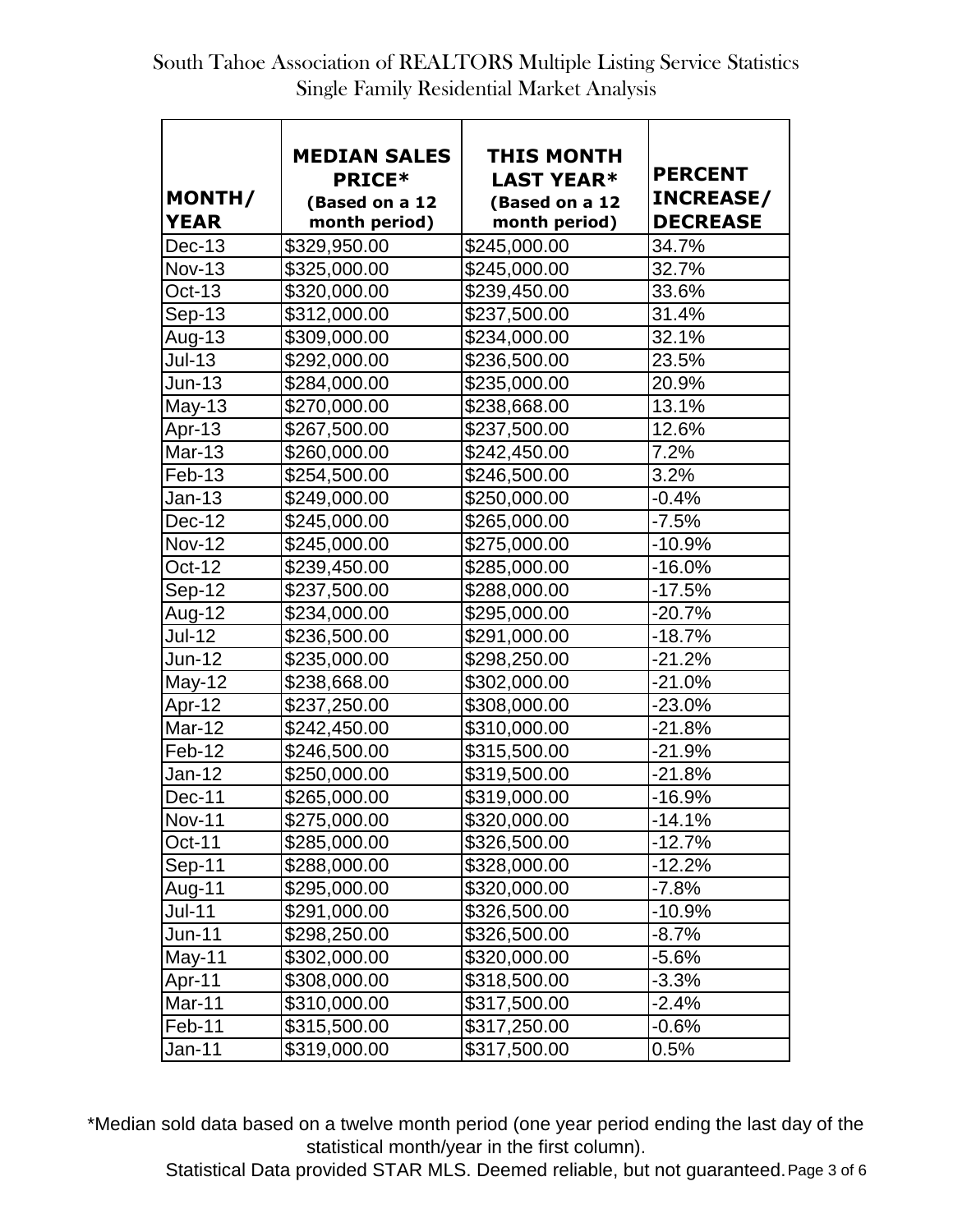| <b>MEDIAN SALES</b> | THIS MONTH                                                                                                                                                                                                                                                                                                                                                                                                                                                                       |                                                                                                                                                                                                                                                                                                                                                                                                                                                                                      |
|---------------------|----------------------------------------------------------------------------------------------------------------------------------------------------------------------------------------------------------------------------------------------------------------------------------------------------------------------------------------------------------------------------------------------------------------------------------------------------------------------------------|--------------------------------------------------------------------------------------------------------------------------------------------------------------------------------------------------------------------------------------------------------------------------------------------------------------------------------------------------------------------------------------------------------------------------------------------------------------------------------------|
|                     |                                                                                                                                                                                                                                                                                                                                                                                                                                                                                  | <b>PERCENT</b>                                                                                                                                                                                                                                                                                                                                                                                                                                                                       |
|                     |                                                                                                                                                                                                                                                                                                                                                                                                                                                                                  | <b>INCREASE/</b><br><b>DECREASE</b>                                                                                                                                                                                                                                                                                                                                                                                                                                                  |
|                     |                                                                                                                                                                                                                                                                                                                                                                                                                                                                                  |                                                                                                                                                                                                                                                                                                                                                                                                                                                                                      |
|                     |                                                                                                                                                                                                                                                                                                                                                                                                                                                                                  | 0.3%                                                                                                                                                                                                                                                                                                                                                                                                                                                                                 |
|                     |                                                                                                                                                                                                                                                                                                                                                                                                                                                                                  | 0.0%                                                                                                                                                                                                                                                                                                                                                                                                                                                                                 |
|                     |                                                                                                                                                                                                                                                                                                                                                                                                                                                                                  | 2.0%                                                                                                                                                                                                                                                                                                                                                                                                                                                                                 |
|                     |                                                                                                                                                                                                                                                                                                                                                                                                                                                                                  | $-3.5%$                                                                                                                                                                                                                                                                                                                                                                                                                                                                              |
|                     |                                                                                                                                                                                                                                                                                                                                                                                                                                                                                  | $-9.9%$                                                                                                                                                                                                                                                                                                                                                                                                                                                                              |
|                     |                                                                                                                                                                                                                                                                                                                                                                                                                                                                                  | $-10.5%$                                                                                                                                                                                                                                                                                                                                                                                                                                                                             |
|                     |                                                                                                                                                                                                                                                                                                                                                                                                                                                                                  | $-12.9%$                                                                                                                                                                                                                                                                                                                                                                                                                                                                             |
|                     |                                                                                                                                                                                                                                                                                                                                                                                                                                                                                  | $-17.5%$                                                                                                                                                                                                                                                                                                                                                                                                                                                                             |
|                     |                                                                                                                                                                                                                                                                                                                                                                                                                                                                                  | $-19.4%$                                                                                                                                                                                                                                                                                                                                                                                                                                                                             |
|                     |                                                                                                                                                                                                                                                                                                                                                                                                                                                                                  | $-20.4%$                                                                                                                                                                                                                                                                                                                                                                                                                                                                             |
|                     |                                                                                                                                                                                                                                                                                                                                                                                                                                                                                  | $-20.5%$                                                                                                                                                                                                                                                                                                                                                                                                                                                                             |
|                     |                                                                                                                                                                                                                                                                                                                                                                                                                                                                                  | $-20.8%$                                                                                                                                                                                                                                                                                                                                                                                                                                                                             |
|                     |                                                                                                                                                                                                                                                                                                                                                                                                                                                                                  | $-21.9%$                                                                                                                                                                                                                                                                                                                                                                                                                                                                             |
|                     |                                                                                                                                                                                                                                                                                                                                                                                                                                                                                  | $-22.4%$                                                                                                                                                                                                                                                                                                                                                                                                                                                                             |
|                     |                                                                                                                                                                                                                                                                                                                                                                                                                                                                                  | $-22.9%$                                                                                                                                                                                                                                                                                                                                                                                                                                                                             |
|                     |                                                                                                                                                                                                                                                                                                                                                                                                                                                                                  | $-18.1%$                                                                                                                                                                                                                                                                                                                                                                                                                                                                             |
| \$355,000.00        | \$407,000.00                                                                                                                                                                                                                                                                                                                                                                                                                                                                     | $-12.8%$                                                                                                                                                                                                                                                                                                                                                                                                                                                                             |
| \$365,000.00        | \$409,000.00                                                                                                                                                                                                                                                                                                                                                                                                                                                                     | $-10.8%$                                                                                                                                                                                                                                                                                                                                                                                                                                                                             |
| \$375,000.00        | \$415,000.00                                                                                                                                                                                                                                                                                                                                                                                                                                                                     | $-9.6%$                                                                                                                                                                                                                                                                                                                                                                                                                                                                              |
| \$388,000.00        | \$425,000.00                                                                                                                                                                                                                                                                                                                                                                                                                                                                     | $-8.7%$                                                                                                                                                                                                                                                                                                                                                                                                                                                                              |
| \$395,000.00        | \$428,000.00                                                                                                                                                                                                                                                                                                                                                                                                                                                                     | $-7.7%$                                                                                                                                                                                                                                                                                                                                                                                                                                                                              |
| \$399,000.00        | \$425,000.00                                                                                                                                                                                                                                                                                                                                                                                                                                                                     | $-6.1%$                                                                                                                                                                                                                                                                                                                                                                                                                                                                              |
| \$399,000.00        | \$435,750.00                                                                                                                                                                                                                                                                                                                                                                                                                                                                     | $-8.4%$                                                                                                                                                                                                                                                                                                                                                                                                                                                                              |
| \$401,000.00        | \$449,900.00                                                                                                                                                                                                                                                                                                                                                                                                                                                                     | $-10.9%$                                                                                                                                                                                                                                                                                                                                                                                                                                                                             |
| \$407,000.00        | \$449,900.00                                                                                                                                                                                                                                                                                                                                                                                                                                                                     | $-9.5%$                                                                                                                                                                                                                                                                                                                                                                                                                                                                              |
| \$412,500.00        | \$445,000.00                                                                                                                                                                                                                                                                                                                                                                                                                                                                     | $-7.3%$                                                                                                                                                                                                                                                                                                                                                                                                                                                                              |
|                     |                                                                                                                                                                                                                                                                                                                                                                                                                                                                                  | $-7.8%$                                                                                                                                                                                                                                                                                                                                                                                                                                                                              |
|                     |                                                                                                                                                                                                                                                                                                                                                                                                                                                                                  | $-7.8%$                                                                                                                                                                                                                                                                                                                                                                                                                                                                              |
|                     |                                                                                                                                                                                                                                                                                                                                                                                                                                                                                  | $-12.3%$                                                                                                                                                                                                                                                                                                                                                                                                                                                                             |
|                     |                                                                                                                                                                                                                                                                                                                                                                                                                                                                                  | $-11.7%$                                                                                                                                                                                                                                                                                                                                                                                                                                                                             |
|                     |                                                                                                                                                                                                                                                                                                                                                                                                                                                                                  | $-10.8%$                                                                                                                                                                                                                                                                                                                                                                                                                                                                             |
|                     |                                                                                                                                                                                                                                                                                                                                                                                                                                                                                  | $-8.7%$                                                                                                                                                                                                                                                                                                                                                                                                                                                                              |
|                     |                                                                                                                                                                                                                                                                                                                                                                                                                                                                                  | $-8.0\%$                                                                                                                                                                                                                                                                                                                                                                                                                                                                             |
|                     |                                                                                                                                                                                                                                                                                                                                                                                                                                                                                  | $-10.5%$                                                                                                                                                                                                                                                                                                                                                                                                                                                                             |
|                     |                                                                                                                                                                                                                                                                                                                                                                                                                                                                                  | $-8.1%$                                                                                                                                                                                                                                                                                                                                                                                                                                                                              |
|                     |                                                                                                                                                                                                                                                                                                                                                                                                                                                                                  | $-5.2%$                                                                                                                                                                                                                                                                                                                                                                                                                                                                              |
|                     | <b>PRICE*</b><br>(Based on a 12<br>month period)<br>\$319,000.00<br>\$320,000.00<br>\$326,500.00<br>\$328,000.00<br>\$320,000.00<br>\$326,500.00<br>\$326,500.00<br>\$320,000.00<br>\$318,500.00<br>\$317,500.00<br>\$317,250.00<br>\$317,500.00<br>\$318,000.00<br>\$320,000.00<br>\$320,000.00<br>\$340,000.00<br>\$415,000.00<br>\$415,000.00<br>\$407,000.00<br>\$409,000.00<br>\$415,000.00<br>\$425,000.00<br>\$428,000.00<br>\$425,000.00<br>\$435,750.00<br>\$449,900.00 | <b>LAST YEAR*</b><br>(Based on a 12<br>month period)<br>\$318,000.00<br>\$320,000.00<br>\$320,000.00<br>\$340,000.00<br>\$355,000.00<br>\$365,000.00<br>\$375,000.00<br>\$388,000.00<br>\$395,000.00<br>\$399,000.00<br>\$399,000.00<br>\$401,000.00<br>\$407,000.00<br>\$412,500.00<br>\$415,000.00<br>\$415,000.00<br>\$450,000.00<br>\$450,000.00<br>\$464,000.00<br>\$463,000.00<br>\$465,000.00<br>\$465,300.00<br>\$465,150.00<br>\$475,000.00<br>\$474,250.00<br>\$474,500.00 |

\*Median sold data based on a twelve month period (one year period ending the last day of the statistical month/year in the first column).

Statistical Data provided STAR MLS. Deemed reliable, but not guaranteed.Page 4 of 6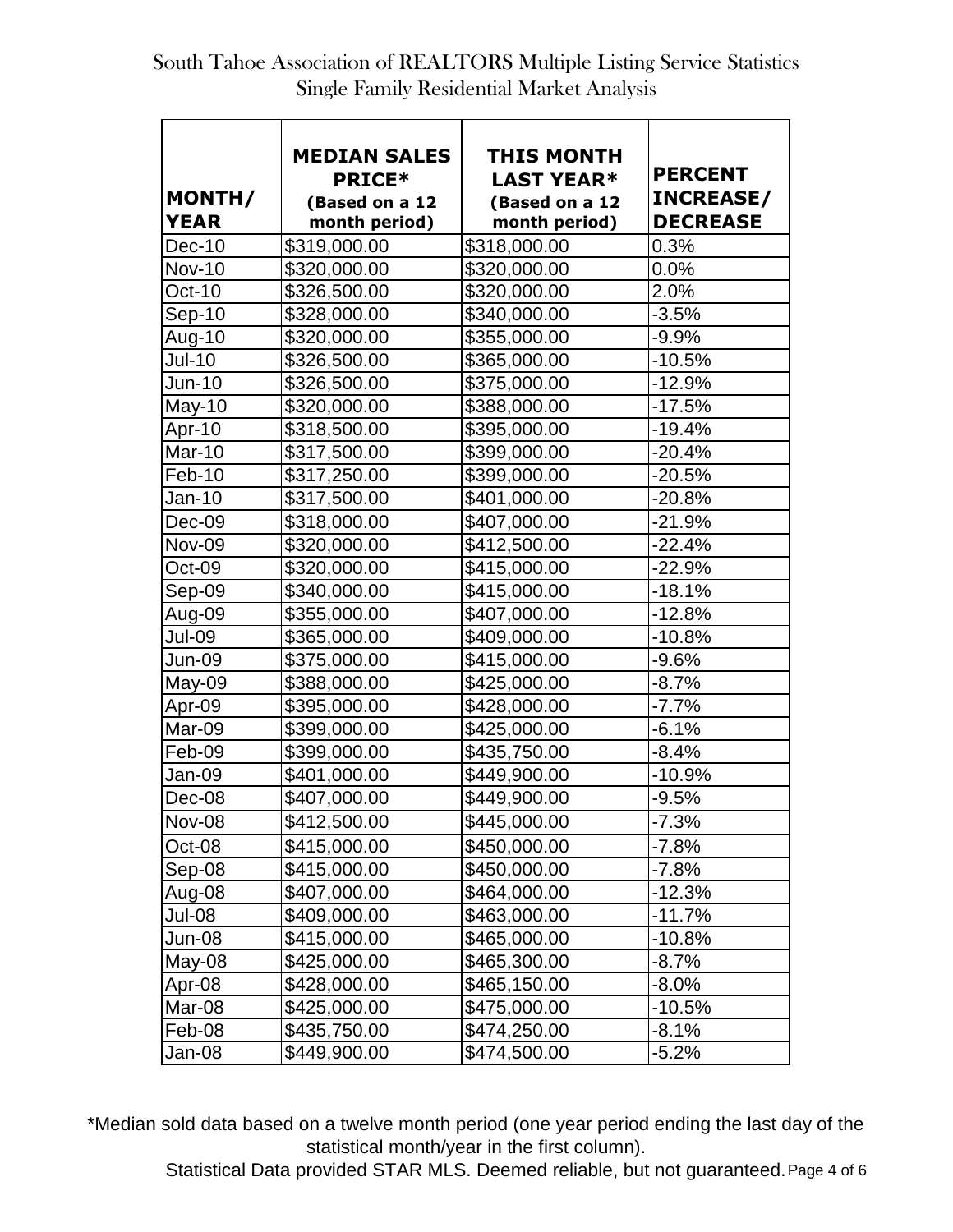| MONTH/        | <b>MEDIAN SALES</b><br><b>PRICE*</b><br>(Based on a 12 | THIS MONTH<br><b>LAST YEAR*</b><br>(Based on a 12 | <b>PERCENT</b><br><b>INCREASE/</b> |
|---------------|--------------------------------------------------------|---------------------------------------------------|------------------------------------|
| <b>YEAR</b>   | month period)                                          | month period)                                     | <b>DECREASE</b>                    |
| Dec-07        | \$449,900.00                                           | \$476,000.00                                      | $-5.5%$                            |
| <b>Nov-07</b> | \$445,000.00                                           | \$474,500.00                                      | $-6.2%$                            |
| Oct-07        | \$450,000.00                                           | \$465,000.00                                      | $-3.2%$                            |
| Sep-07        | \$450,000.00                                           | \$474,500.00                                      | $-5.2%$                            |
| Aug-07        | \$464,000.00                                           | \$475,000.00                                      | $-2.3%$                            |
| Jul-07        | \$463,000.00                                           | \$485,000.00                                      | $-4.5%$                            |
| Jun-07        | \$465,000.00                                           | \$485,000.00                                      | $-4.1%$                            |
| May-07        | \$465,300.00                                           | \$485,000.00                                      | $-4.1%$                            |
| Apr-07        | \$465,150.00                                           | \$489,000.00                                      | $-4.9%$                            |
| Mar-07        | \$475,000.00                                           | \$489,000.00                                      | $-2.9%$                            |
| Feb-07        | \$474,250.00                                           | \$485,000.00                                      | $-2.2%$                            |
| Jan-07        | \$474,500.00                                           | \$482,000.00                                      | $-1.6%$                            |
| Dec-06        | \$476,000.00                                           | \$475,000.00                                      | 0.2%                               |
| Nov-06        | \$474,500.00                                           | \$475,000.00                                      | $-0.1%$                            |
| Oct-06        | \$465,000.00                                           | \$465,000.00                                      | $0\%$                              |
| Sep-06        | \$474,500.00                                           | \$455,000.00                                      | 4%                                 |
| Aug-06        | \$475,000.00                                           | \$446,000.00                                      | 7%                                 |
| Jul-06        | \$485,000.00                                           | \$430,000.00                                      | 13%                                |
| Jun-06        | \$485,000.00                                           | \$425,000.00                                      | 14%                                |
| May-06        | \$485,000.00                                           | \$410,000.00                                      | 18%                                |
| Apr-06        | \$489,000.00                                           | \$399,000.00                                      | 23%                                |
| Mar-06        | \$489,000.00                                           | \$390,000.00                                      | 25%                                |
| Feb-06        | \$485,000.00                                           | \$390,000.00                                      | 24%                                |
| Jan-06        | \$482,000.00                                           | \$383,250.00                                      | 26%                                |
| Dec-05        | \$475,000.00                                           | \$379,900.00                                      | 25%                                |
| <b>Nov-05</b> | \$475,000.00                                           | \$369,000.00                                      | 29%                                |
| Oct-05        | \$465,000.00                                           | \$365,000.00                                      | 27%                                |
| Sep-05        | \$455,000.00                                           | \$359,000.00                                      | 27%                                |
| Aug-05        | \$446,000.00                                           | \$355,000.00                                      | 26%                                |
| Jul-05        | \$430,000.00                                           | \$349,000.00                                      | 23%                                |
| Jun-05        | \$425,000.00                                           | \$340,000.00                                      | 25%                                |
| $May-05$      | \$410,000.00                                           | \$336,250.00                                      | 22%                                |
| Apr-05        | \$399,000.00                                           | \$330,000.00                                      | 21%                                |
| Mar-05        | \$390,000.00                                           | \$330,000.00                                      | 18%                                |
| Feb-05        | \$390,000.00                                           | \$325,000.00                                      | 20%                                |
| Jan-05        | \$383,250.00                                           | \$325,000.00                                      | 18%                                |

\*Median sold data based on a twelve month period (one year period ending the last day of the statistical month/year in the first column).

Statistical Data provided STAR MLS. Deemed reliable, but not guaranteed.Page 5 of 6